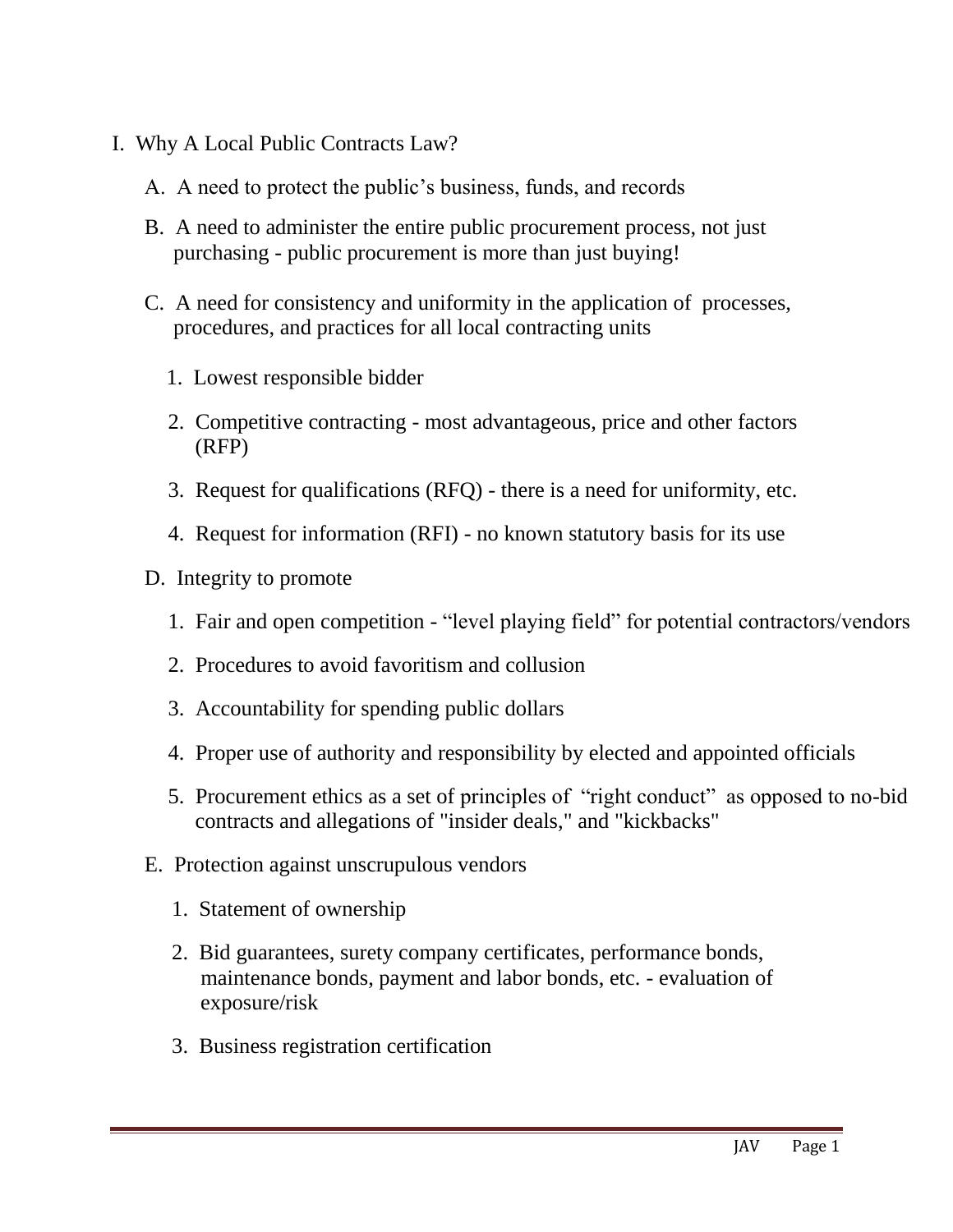- 4. Prevailing wages and public works contractor registration are key requirements for public works/construction contracts
- 5. Insurance coverages
- F. Achieve policy goals
	- 1. Prompt payment public works/construction
	- 2. Prompt payment goods/services
	- 3. Project labor agreements
	- 4. Value engineering construction contracts
- G. Achieve social goals
	- 1. Affirmative action requirements
	- 2. Establishment of set-aside programs
- II. Public Procurement Principles
	- A. Bid threshold dictates when to publicly bid or use other statutory procedures
	- B. Aggregation or contracts not to be divided (important) "Aggravation"
		- 1. Goods or services similar in character cannot be divided to avoid bidding
		- 2. All goods or services for completion of work must be in the same contract
	- C. Lowest responsible bidder:
		- 1. Lowest price
		- 2. Responsive met all specifications' criteria
		- 3. Responsible contractor's/vendor's ability to complete contract requirements pertaining to experience, workforce, operating capacity, etc., but financial statements have been repealed from the LPCL under certain situations
	- D. The governing body awards all contracts when the contract price is over bid threshold
	- E. Procurement is tied to the budget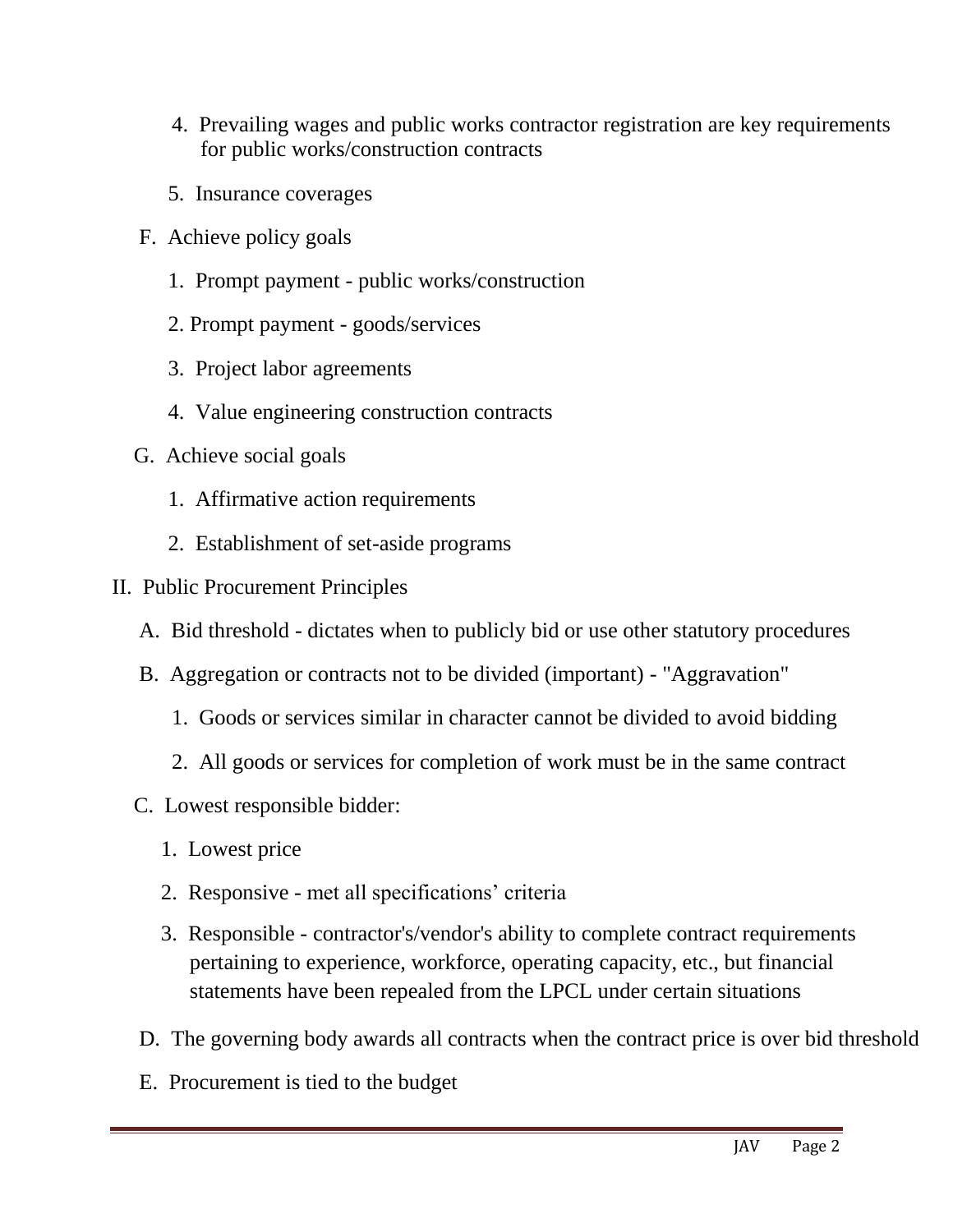- 1. Certificate of availability of funds required from CFO for governing body contract awards, existing law prohibits purposeful and knowing overspending of public funds
- 2. Encumbrance accounting required for most purchases
- 3. "Management Decisions" Are they made? Balance the "We have the funds, but do we need to buy it" concept
- 4. Planning and scheduling procurement needs and inventory control, etc.
- 5. Authorization of bill payments by CFO
- F. Change orders be very careful
- G. Construction contract change orders attributable to changed conditions
- H. "Confirming orders" be very, very careful, there is no statutory authorization to use them
- III. What The Law Covers
	- A. Basic process for awarding all contracts (including purchase orders) authority and control is with governing body - must have a formal process, over bid threshold and fair and open contracts can only be awarded by governing body - no delegation, under bid threshold an administrative official can be the purchasing agent if so designated by the governing body
		- 1. Public bidding a formal process of public advertising, receiving bids, and awarding contract
		- 2. Bid exceptions
			- a) Professional services and other exceptions are controlled by Pay-To- Play Law - Fair and Open or the Alternate Process (Non-Fair and Open)
		- 3. Other types of competition:
			- a) Extraordinary unspecifiable services application of Pay-to-Play
			- b) Competitive contracting for certain services- where the emphasis is not just low price, where qualitative factors can be assessed as part of the selection of vendors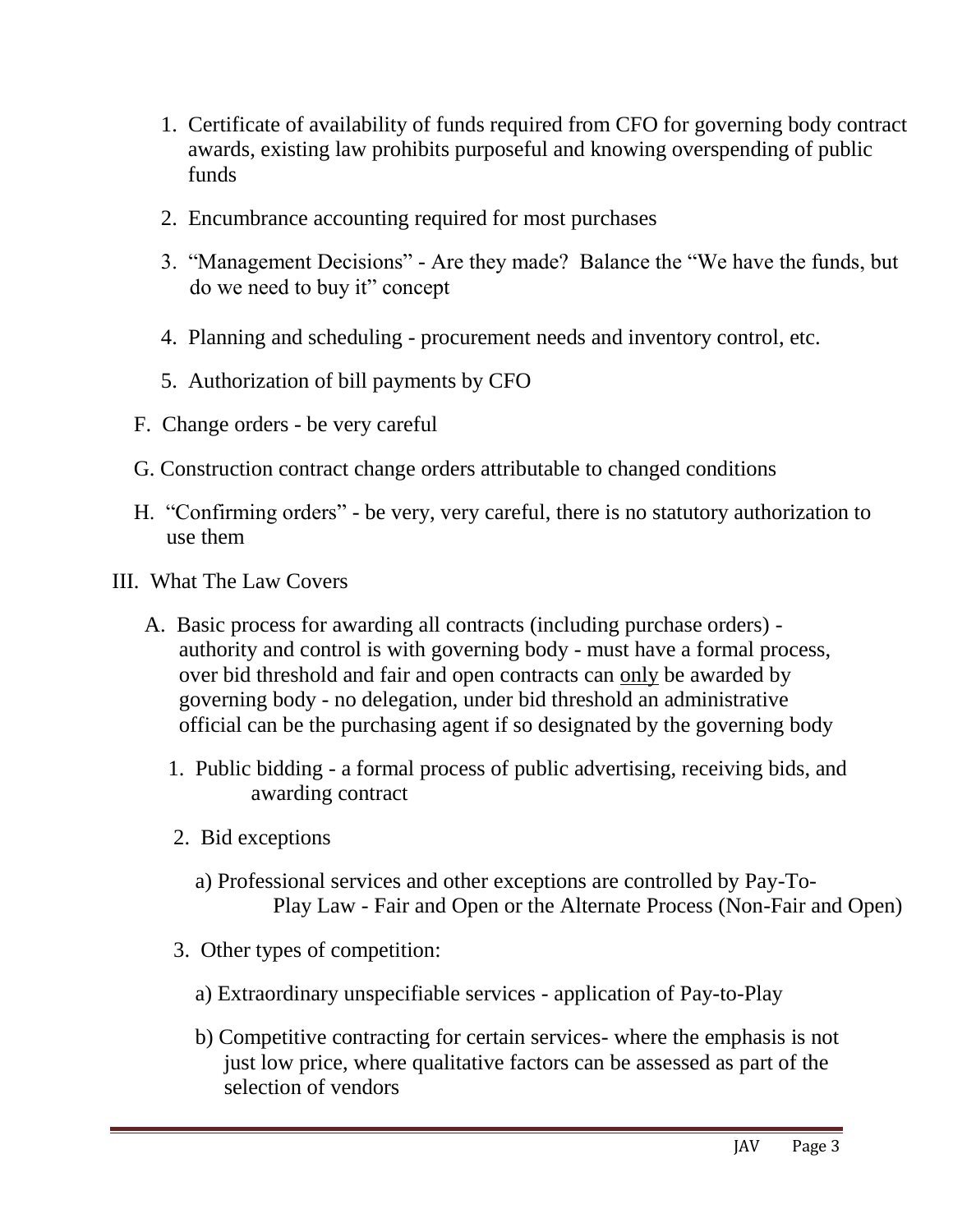- c) Cooperatives taking advantage of "nationally" recognized and accepted co-ops or State of New Jersey government contracts or contracts of other municipal or county governments or boards of education - Can only use such contracts in accordance with certain terms and conditions
- 4. Soliciting informal quotations
- 5. For low cost items…local choice, no competition required when less than 15% of your bid threshold, however must use "sound business practices" that reflect current market conditions, quantity and delivery requirements
- 6. Emergencies affects public health, safety or welfare requiring the immediate delivery of goods or performance of services, "Chain of Command" - mandatory regulation
- B. The statutory length of contracts two years is the normal standard, there are exceptions for up to five or seven years and in specific circumstances, up to 20 years or longer, no roll-over contracts, contracts end when they end
- C. Allows governing body to adopt set-aside programs for small, women, minority and veteran businesses
- D. Sale of public (personal property) assets if the estimated fair market value of the property to be sold exceeds 15% of the bid threshold in any one sale shall be sold by sealed bids, or at public sale (auction); Such sales require governing body approval
- E. Concessions- private firm, making a private financial (consideration) gain, from a public situation, threshold based on estimated annual value of fees and payments
- F. "Prior negative experience" Who has the responsibility of documenting contractor/vendor's performance?

## IV. Procurement Oversight

- A. Contract administration
	- 1. Need a system in place to monitor performance problems
	- 2. Contracts must be properly performed and completed on time and on budget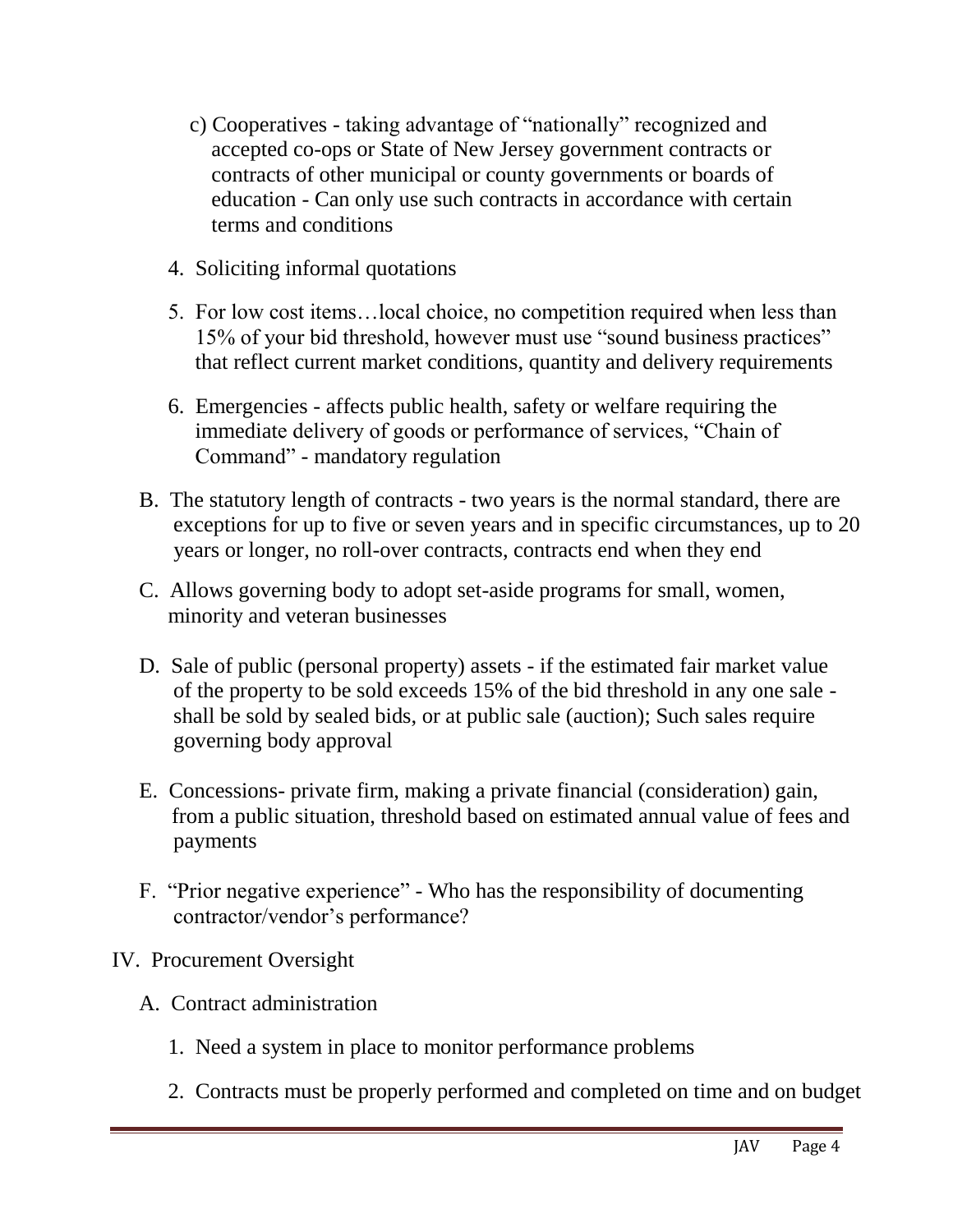- 3. Contract compliance with bid specifications or a request for proposal's scope of services/work (application to both bid and non-bid contracts) is necessary
- 4. Performance benchmarks need to be established to assist local officials in reviewing contracts and evaluating contractor/vendor requests for bill payments
- 5. Does a governing body authorize full or partial payments; does it require submission of project "checklists" with each request for payment; does it require its own department heads and professionals (attorney, engineer, architect, etc.) to "validate" the work of "contracted" contractors/vendors?
- 6. Contactor/vendor exit review (in-house v. out-sourcing) should be used (Financial Audits - Corrective Action Plans)
- B. Sample questions that can guide internal controls
	- 1. Who is in charge of the procurement operation? What is his/her authority? What about accountability and responsibility? (P.A. v. QPA)
		- a) Spending by "advisory" local agencies must have statutory authorization
	- 2. Has the governing body addressed procurement procedures through the formal adoption of a resolution, ordinance or administrative code depending on type or form of government?
	- 3. What are the basic financial and payment procedures used by the local contracting unit?
	- 4. What are the procedures for award of contracts over and under the bid threshold?
	- 5. Is the governing body ensuring the availability of funds pursuant to a purchase order-encumbrance procedure?
	- 6. Are administrative officials carefully reviewing all vouchers/invoices for the correct dollar amounts and descriptions of the purchases before processing payments?
	- 7. Are vendors'/contractors' requests for payment being processed and paid in a proper and timely fashion?